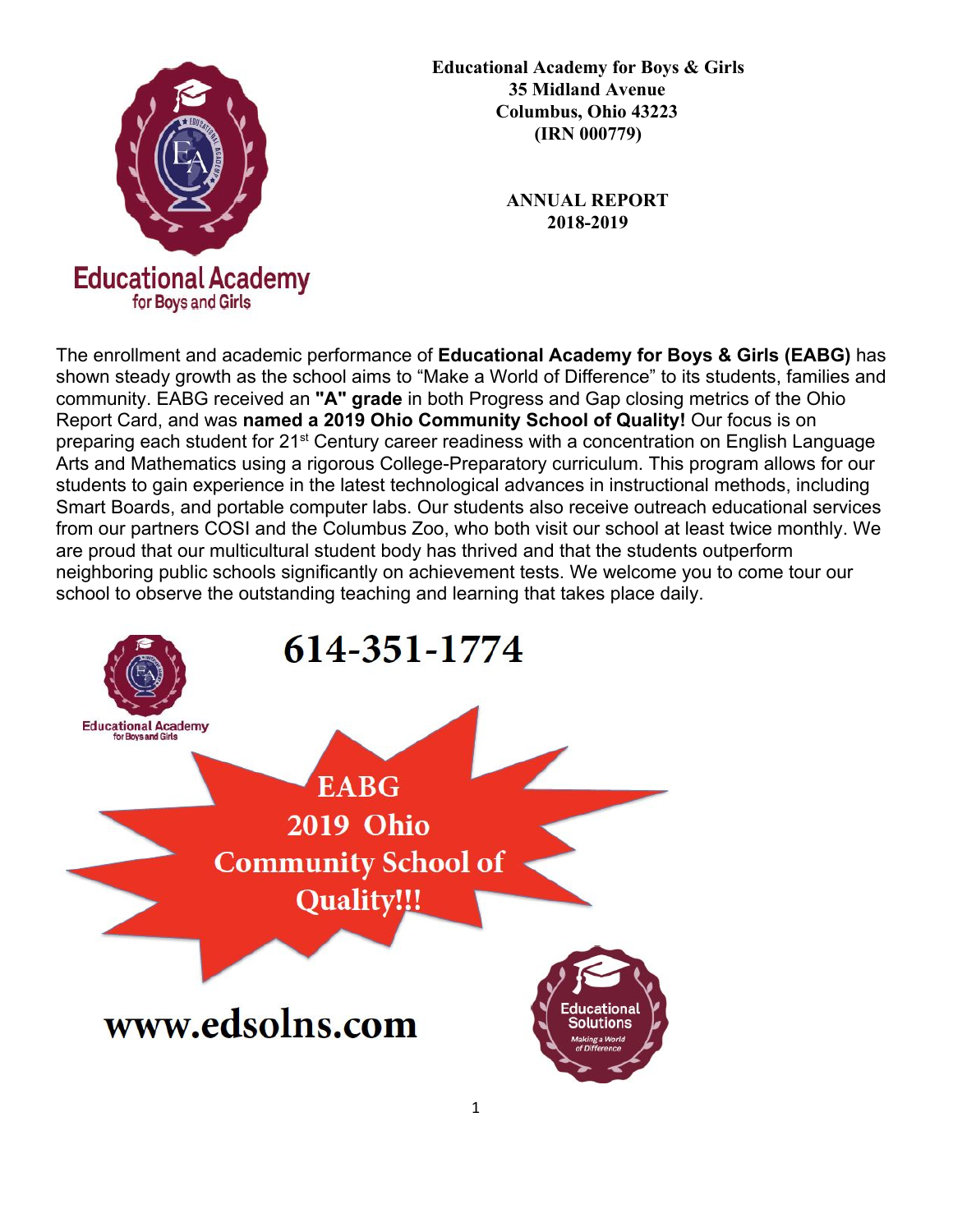**Vision: Our vision is to prepare students academically, socially and morally for higher education and a brighter future.**

**Mission: To make a world of difference through quality research and results based education, high academic and social standards, and a caring environment for our students.**

# **Demographic Data Enrollment**

**During the 2018-19 school year, Educational Academy for Boys & Girls had a total of 127 students**

**Students enrolled in grades K-6 as follows:**

- Grade K 24
- **Grade 1st 20**
- Grade  $2^{nd}$  19
- **Grade 3rd 22**
- **Grade 4th 16**
- **Grade 5th 14**
- **Grade 6th 12**

# **Composition**

**Black**  $\frac{11}{8}$ % **White 9 % Multiracial NC % Hispanic** 79  $\frac{9}{6}$ **English Learners 56% Economically Disadvantaged 100**  $\%$ **Students with Disabilities 9 %**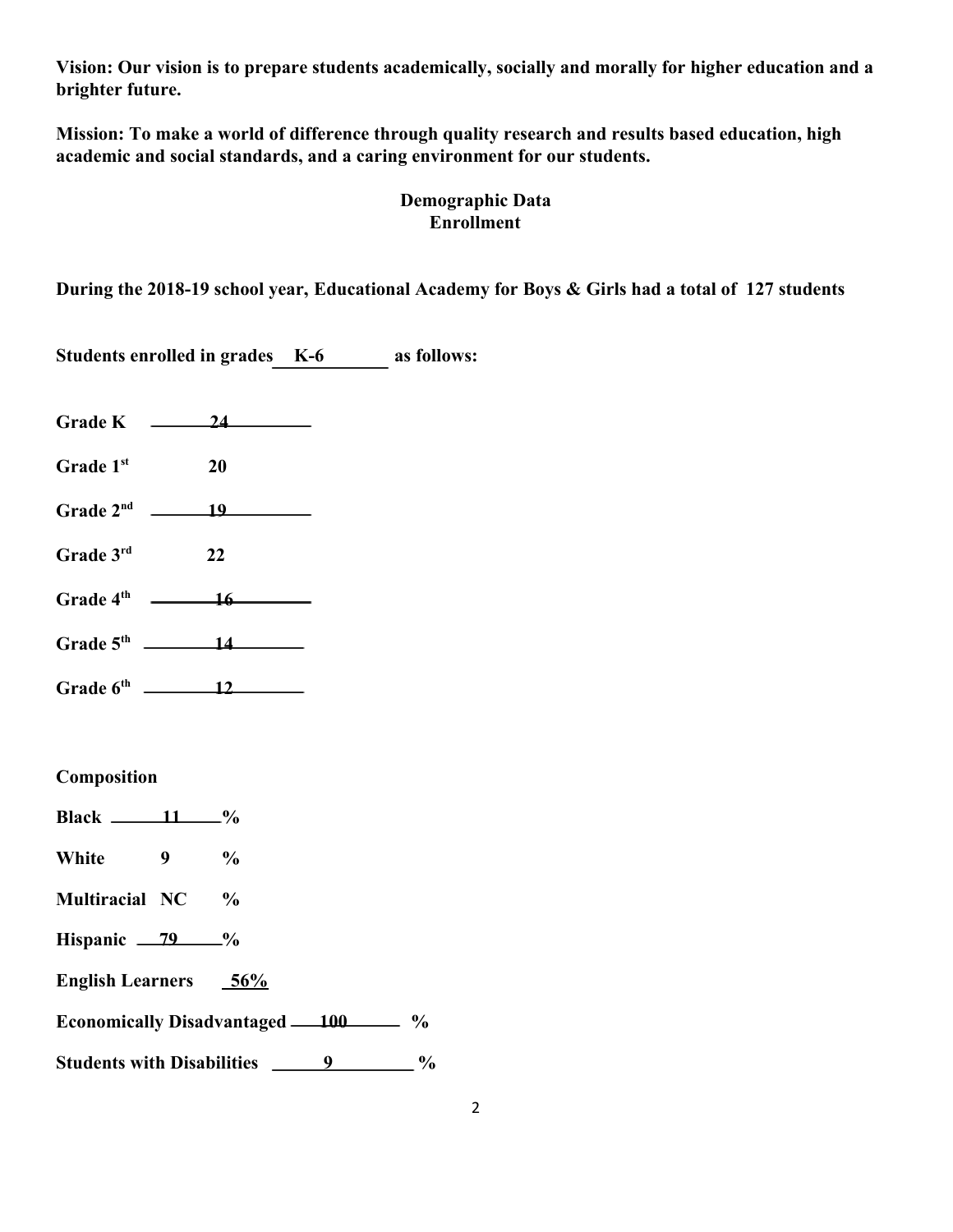# **EDUCATIONAL PHILOSOPHY**

### **Educational Academy for Boys and Girls is committing to the following:**

- Providing a safe, caring and disciplined learning environment.
- Accepting no excuses for any child's failure to learn.
- Expecting and teaching all students to exhibit exemplary behavior.
- Emphasizing academic basics, especially in primary grades.
- Striving for high student achievement based on rigorous, meaningful standards measured frequently (daily).
- Utilizing evidence-based curricula and instructional techniques.
- Employing a mastery model of learning in all academic areas to promote skill development.
- Treating parents as customers.
- Freeing teachers from inefficiencies and equipping/coaching them to teach all students to high levels of academic success.
- Utilizing the latest advances in technology.
- Abide by the premise that no child is someone else's child.

The educational philosophy of the program states that every child can learn if taught appropriately.In other words, children who fail have been failed by the instruction to which they have been submitted. Equipped with a proven curriculum, school staff must follow successful instructional practices, evaluate each child each day, and as needed, alter ineffective teaching practices to meet the needs of every child. The school will emphasize basic skill development and mastery at every stage so as to make it most probable that skills will be applicable and generalizable beyond the immediate instructional setting.

# **EABG Financial Plan:**

| <b>Total Operating Revenues:</b>   | 1,091,873 |
|------------------------------------|-----------|
| <b>Total Expenditures:</b>         | 1,315,562 |
| <b>Total Nonoperating Revenues</b> | 234.454   |
| <b>Beginning Cash Balance:</b>     | 14.420    |
| <b>Ending Cash Balance:</b>        | 25,185    |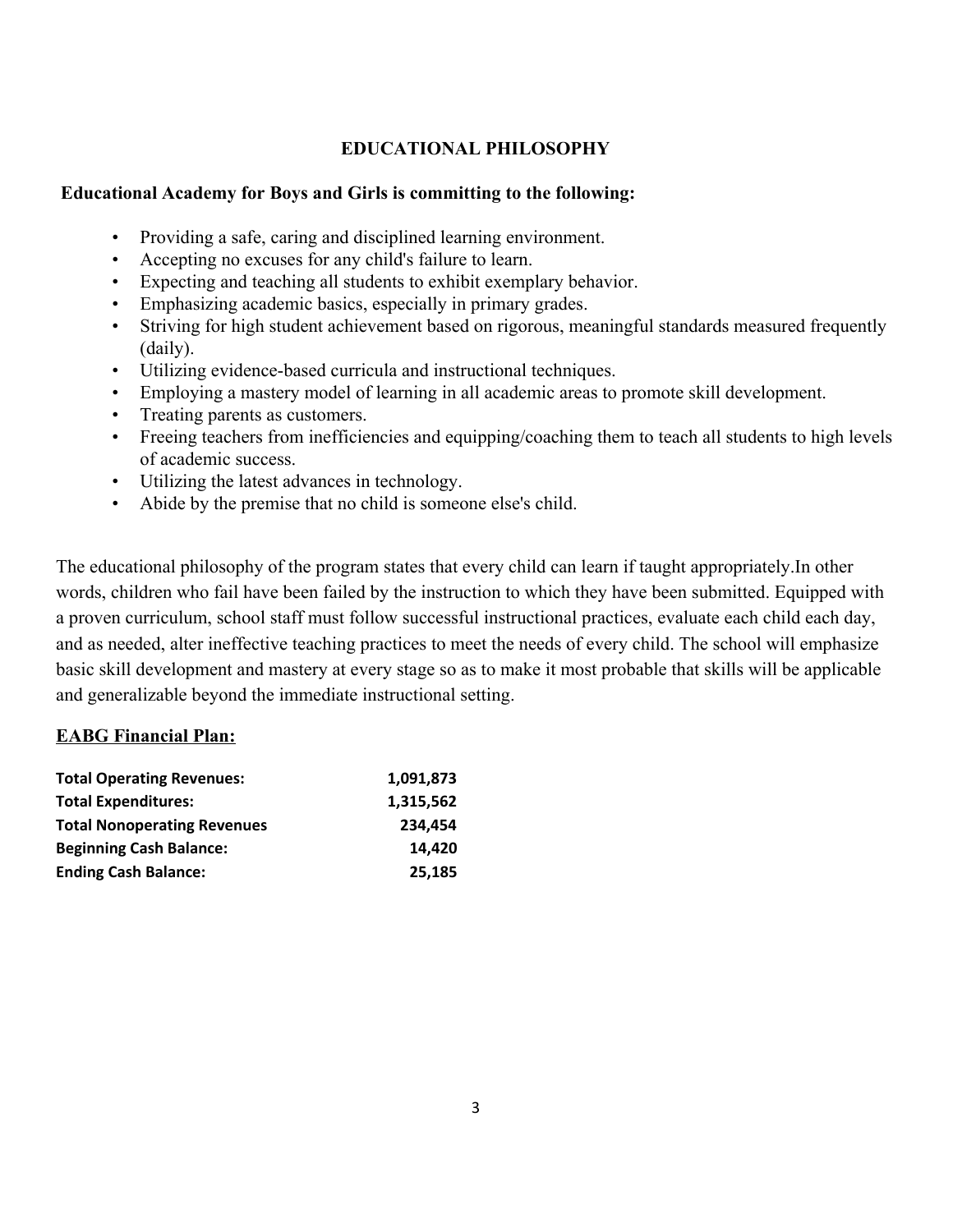**Academic Assessment and Accountability:** With the support of our 100% highly qualified teachers and research-proven curricula, our students continue to meet projected yearly gains. EABG continuously focuses on advancing our students to the next academic level and utilize best practices to accomplish these aims. Through ongoing benchmark and MAP interim assessments, students predominantly exceeded projected growth targets in Reading and Math scores in the 2018-19 year **(below)**. We are pleased with the hard-fought academic gains achieved at EABG!